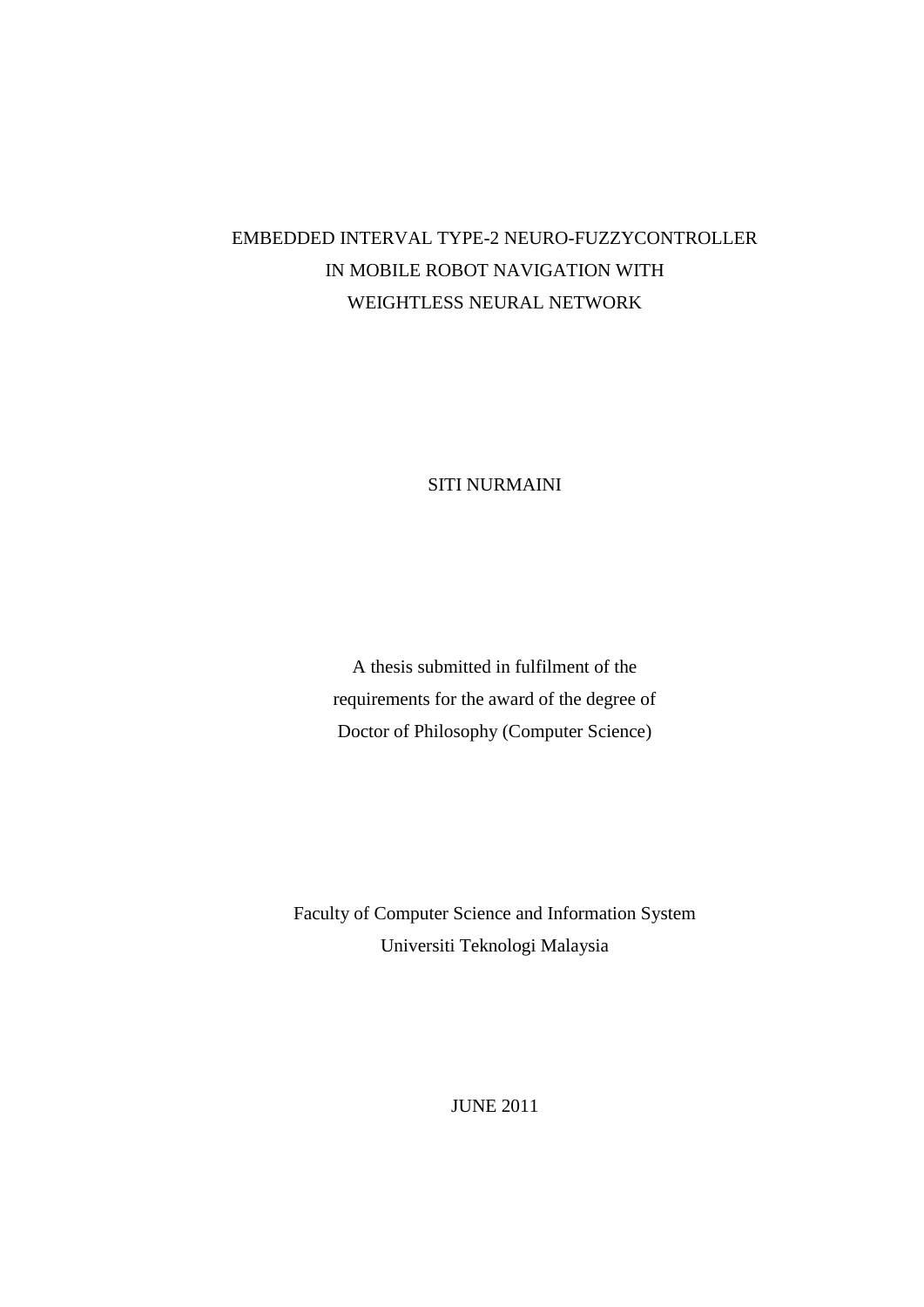I hereby declare that this thesis entitled "Embedded Interval Type-2 Neuro-Fuzzy Controller in Mobile Robot Navigation with Weightless Neural Network" is the result of my own research except as cited in the references. The thesis has not been accepted for any degree and is not concurrently submitted in candidature of any other degree.

| Signature | ٠ |                  |
|-----------|---|------------------|
| Name      |   | : SITI NURMAINI  |
| Date      |   | $: 28$ JUNE 2011 |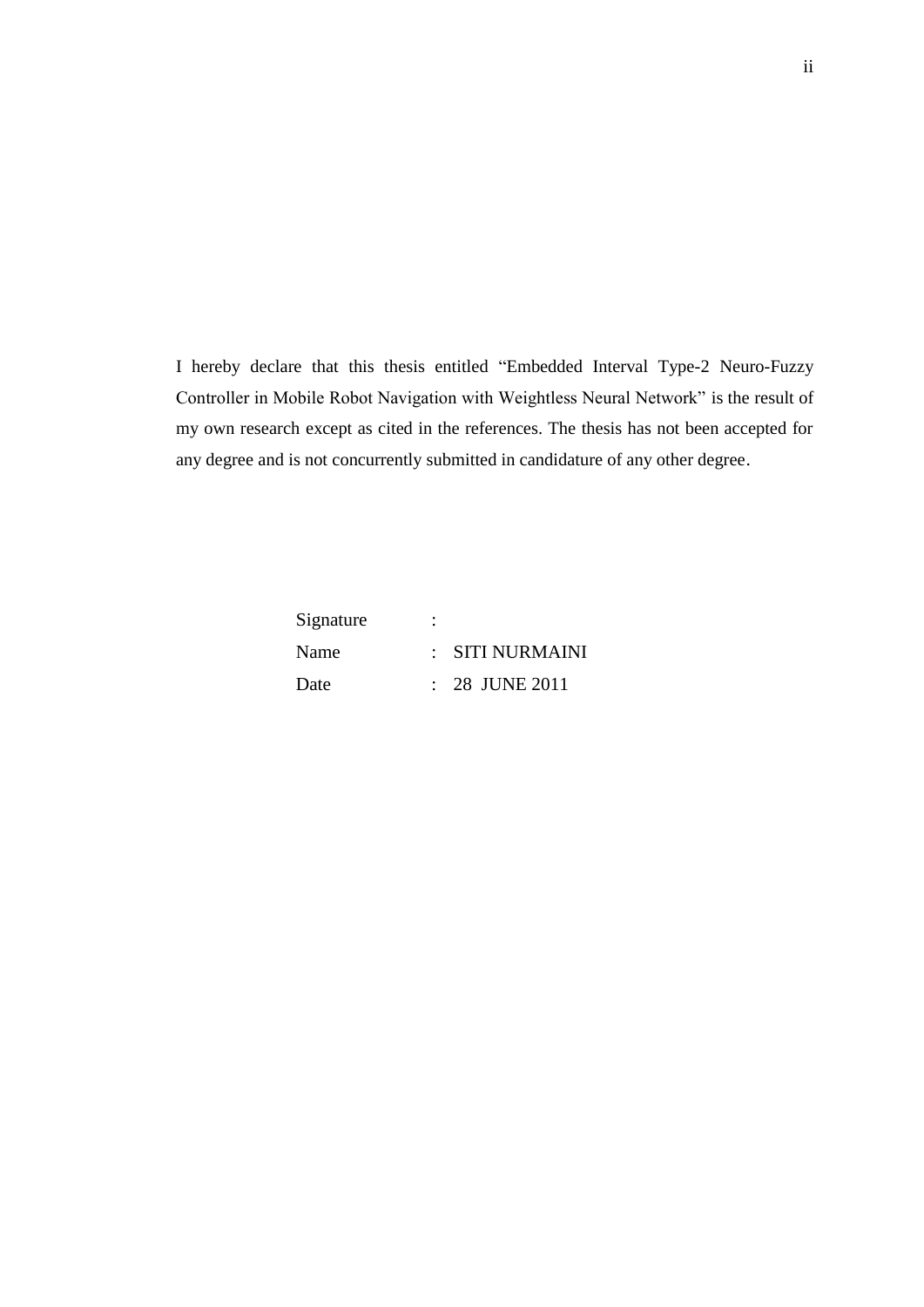*To my beloved family*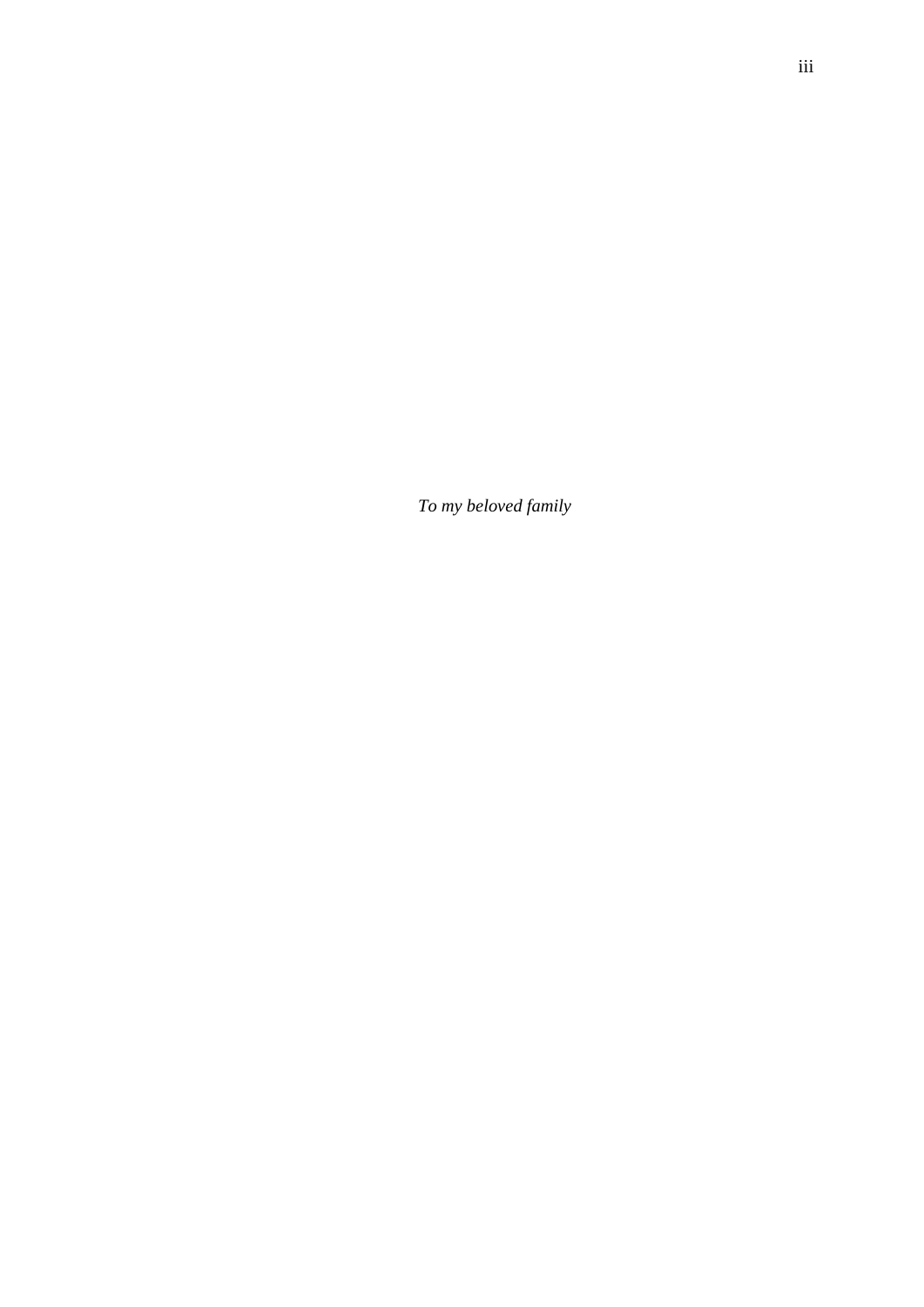## **ACKNOWLEDGMENTS**

## In the Name of Allah, Most Gracious, Most Merciful

All praise and thanks are due to Allah, and peace and blessings be upon his messenger, Muhammad (peace be upon him).

Alhamdulillah, it is with Allah S.W.T will that I get to finish this thesis in the time given. First and foremost, I would like to express my deepest gratitude and appreciation to my first supervisor, Assoc Prof. Dr. Siti Zaiton Mohd. Hashim and my second supervisor, Dr. Dayang Norhayati A. Jawawi. It was through his kind help and guidance that this thesis is made possible. They have been incredibly wise, helpful, understanding, and generous throughout the process. She has truly been a mentor and I owe here my deepest thanks.

I would like to express my gratitude to Faculty of Computer Science, University of Sriwijaya which has supported this project. My warmest regards are sent to many my friends from Faculty of Computer Science, for their advice and comments for their seamless caring and moral support.

My earnest gratitude also goes to all researchers in Control System and Robotics Laboratory who provided companionship and kind sharing of their knowledge. Their views and tips are useful indeed. Unfortunately, it is not possible to list all of them in this limited space.

Finally, I would like to thank my husband, my children, my mother and my family member for her patience, encouragement, support and understanding.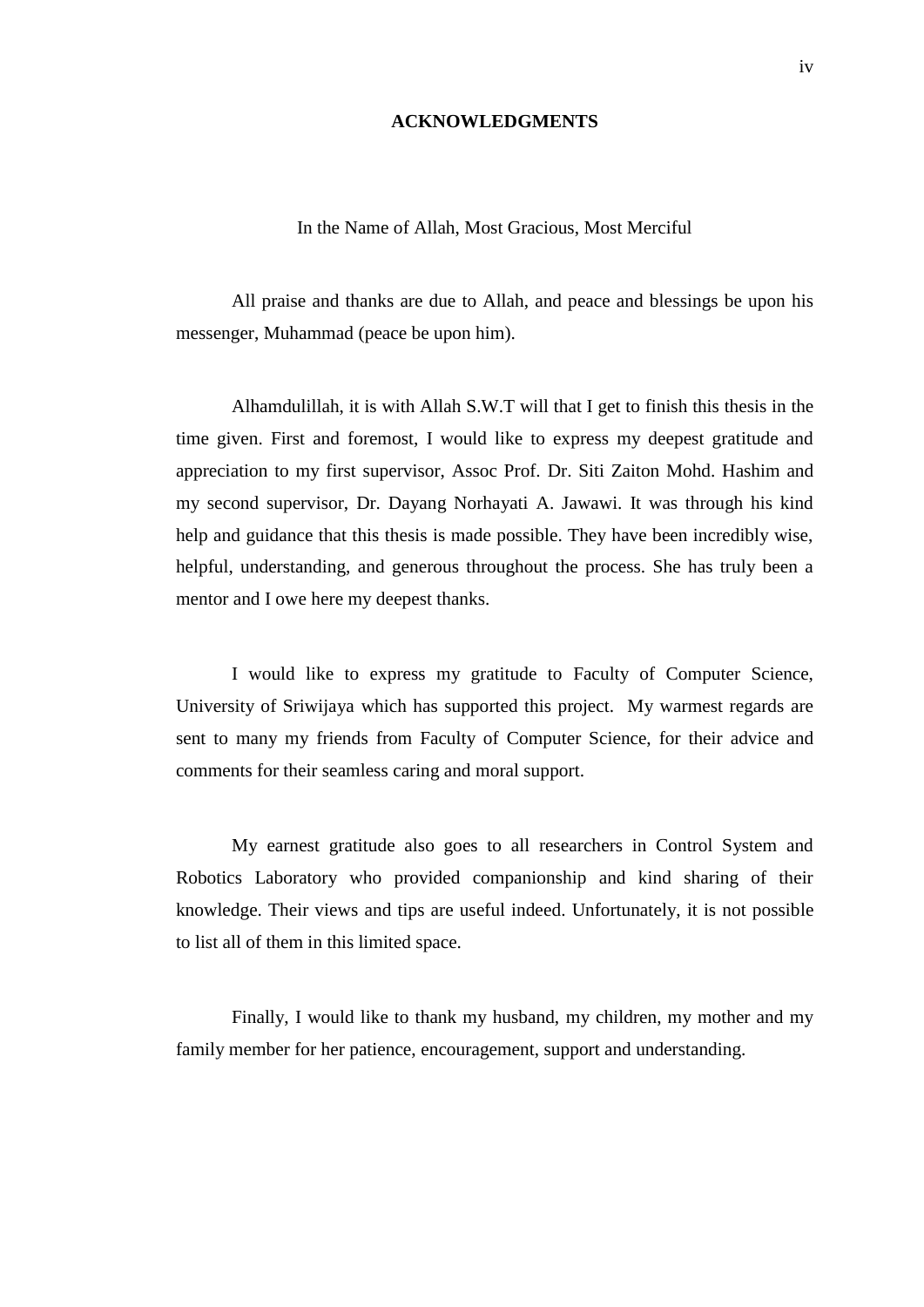### **ABSTRACT**

Providing sufficient intelligence for embedded controller in mobile robot is desirable, to allow its interaction and operation under the conditions of imprecision and uncertainty present in the real environment with limited computational resources. Type-1 fuzzy logic controller (T1FLC) is a successful solution in many real time applications. However in some applications such as motion control in mobile robot, equalization of nonlinear time-varying channels, and medical, T1FLC cannot fully accommodate the linguistic and numerical uncertainties. This research presents an experimental work of enhanced solution, interval type-2 fuzzy logic controller (IT2FLC) that is proven to handle the uncertainties that give better performance than T1FLC. Nevertheless, IT2FLC involves extra computational overhead, associated with the computation of type-reduced fuzzy set procedure, reducing the robust performance especially when operating on embedded platform. Hence in this research, an integration of IT2FLC and weightless neural network (WNNs), called interval type-2 neuro-fuzzy controller (IT2NFC) is proposed which is capable of learning, classifying and optimizing the rule-base to reduce the computational overhead and improve the robustness. WNNs strategy allows fast learning, easy hardware implementation and appropriate to be employed in embedded controller. The proposed intelligent controller is implemented using modular pyramid architecture with 8 bit microcontrollers. The WNNs utilizes previous sensor data, analyzes the situation of the current environment, and classifies geometric features including the corridor, open-space, left-corner, right-corner, U-shape and T-shape. The IT2FLC decides the mobile robot action based on the rules associated with the classified situation. Three navigational behaviors; obstacle avoidance, wall following and goal seeking are used to evaluate the robust performance of the proposed intelligent controller. The experimental results show the proposed IT2NFC has yielded promising outcomes with 98.5% recognition rate, 36% rule-reduction and only 57 Kb memory usage. These indicate that the mobile robot is able to recognize the environmental pattern and achieve robust performance with less computational cost. Furthermore, it has successfully performed different navigational tasks better than other controllers including logic function, T1FLC and type-1 neuro-fuzzy controller (T1NFC).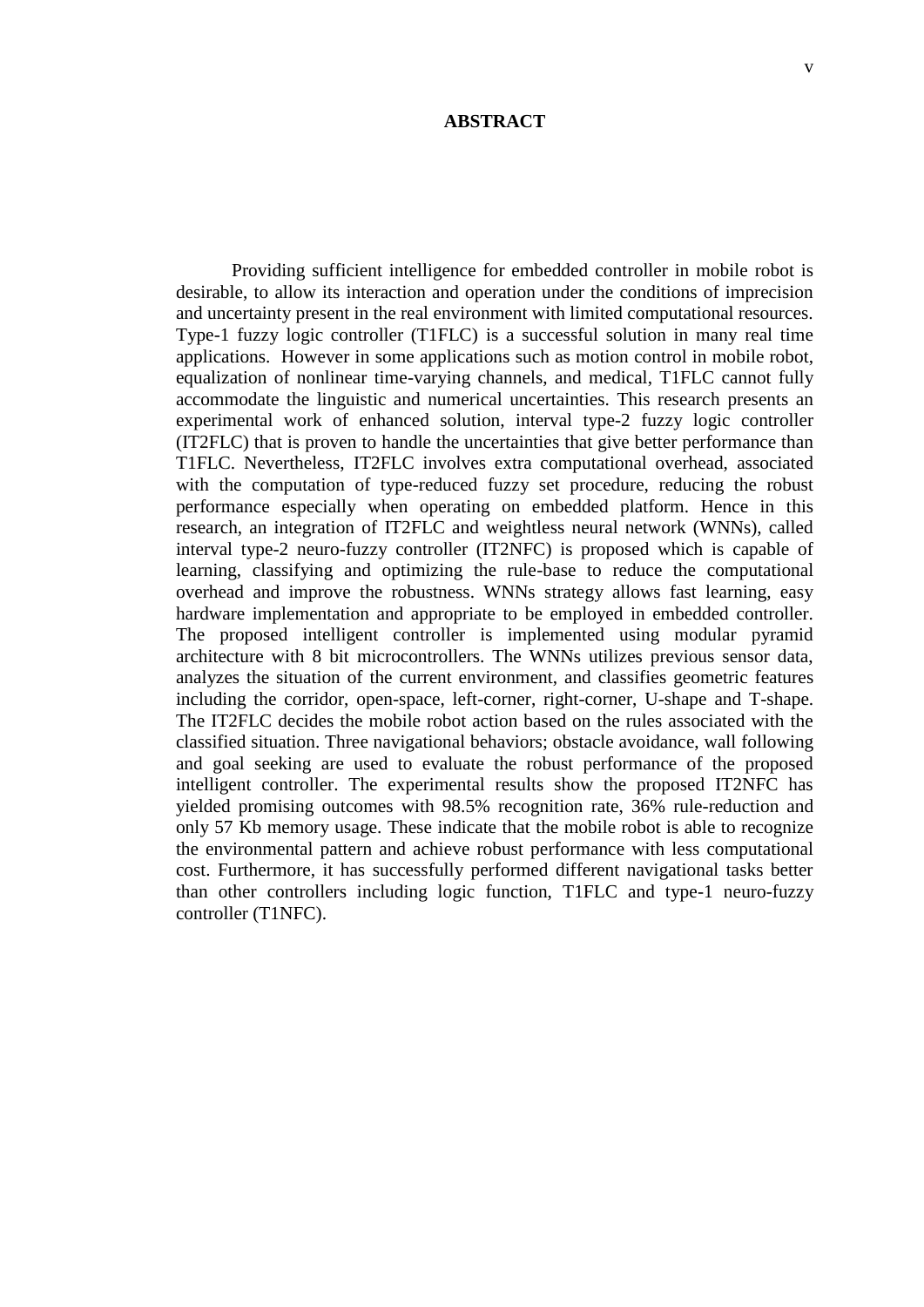#### **ABSTRAK**

Penyediaan kepintaran yang cukup untuk kawalan terbenam pada robot boleh-bergerak adalah diperlukan bagi membolehkan ia berinteraksi dan beroperasi di bawah keadaan yang tidak tepat dan tidak menentu yang wujud dalam persekitaran nyata dengan sumber komputasi yang terhad. Kaedah kawalan logik jenis-1 (T1FLC) adalah penyelesaian yang berjaya di dalam banyak aplikasi masa nyata. Walaubagaimanapun, di dalam beberapa aplikasi seperti kawalan gerakan robot boleh-bergerak, penyamaan saluran masa berbeza yang tidak linear, dan bidang perubatan, T1FLC tidak boleh menguruskan ketidaktepatan linguistik dan numerik. Kajian ini mengemukakan kerja eksperimen peningkatan penyelesaian, iaitu kawalan logik kabur jenis-2 interval (IT2FLC) yang telah terbukti boleh mengatasi ketidakpastian dan memberikan prestasi yang lebih baik daripada T1FLC. Namun begitu, IT2FLC melibatkan komputasi yang overhed bagi set prosidur reduksi-jenis himpunan kabur yang mengurangkan prestasi tegap terutama ketika beroperasi pada platfom terbenam. Oleh itu dalam penyelidikan ini, IT2FLC diintegrasikan dengan rangkaian neural tanpa pemberat (WNNs) dipanggil kawalan neuro-kabur interval jenis-2 (IT2NFC)*,* telah dicadangkan dimana ianya mampu mempelajari, mengklasifikasi dan mengoptimumkan peraturan asas untuk mengurangkan komputasi. Strategi WNNs membolehkan kawalan melakukan pembelajaran yang cepat, pelaksanaan perkakasan yang mudah dan sesuai untuk dilaksanakan dalam kawalan terbenam. Kawalan pintar yang dicadangkan di laksanakan menggunakan senibina piramid modular dengan 8 bit kawalan mikro. WNNs memanfaatkan data penderia terdahulu, menganalisa keadaan persekitaran semasa dan mengklasifikasikan ciri-ciri geometri termasuk koridor, ruang terbuka, sudut kiri dan kanan, dan bentuk U dan T. IT2FLC menentukan tindakan robot boleh-bergerak berdasarkan peraturan yang berkaitan dengan situasi yang diklasifikasikan. Tiga tingkah laku navigasi iaitu mengelak halangan, mengikuti dinding dan pencarian gol digunakan untuk menilai prestasi ketegapan kawalan pintar yang dicadangkan. Hasil keputusan eksperimen menunjukkan IT2NFC yang dicadangkan adalah tegap dan menghasilkan keputusan yang memberangsangkan iaitu 98.5% kadar pengenalpastian, 36% pengurangan peraturan dan hanya 57 Kb penggunaan memori. Ini menunjukkan robot boleh-bergerak tersebut mampu mengenalpasti corak persekitaran dan mencapai prestasi tegap dengan kos komputasi yang kurang. Disamping itu, ia juga berjaya melakukan tugas navigasi yang berbeza dengan mengatasi kawalan lain termasuk fungsi logik, T1FLC dan kawalan neuro-kabur jenis-1 (T1NFC).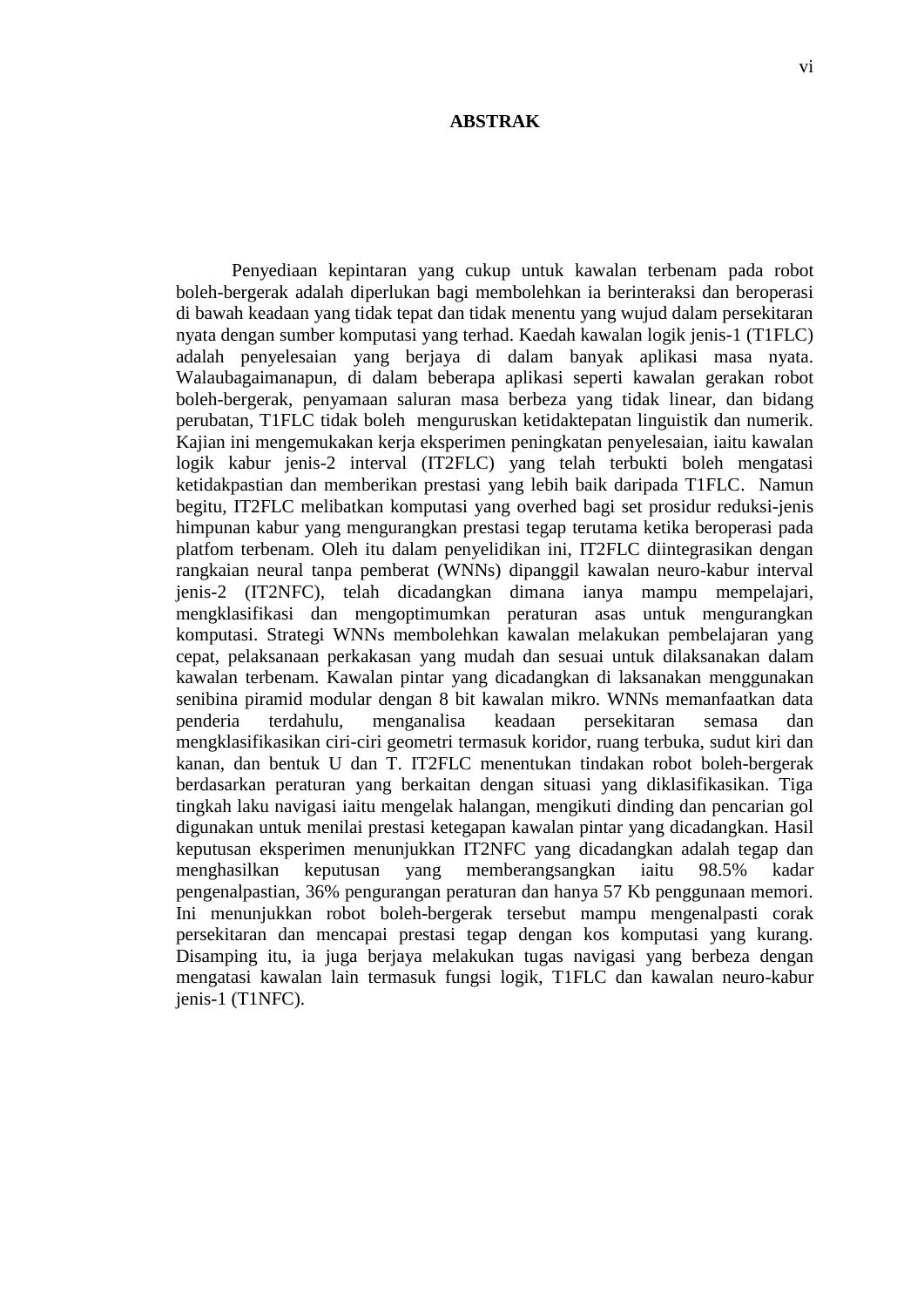# **TABLE OF CONTENTS**

| <b>CHAPTER</b> |                         | <b>TITLE</b>                        | <b>PAGE</b>     |  |  |
|----------------|-------------------------|-------------------------------------|-----------------|--|--|
|                | <b>DECLARATION</b>      | $\mathbf{ii}$                       |                 |  |  |
|                |                         | <b>DEDICATION</b>                   | iii             |  |  |
|                | <b>ACKNOWLEDGEMENTS</b> |                                     |                 |  |  |
|                |                         | <b>ABSTRACT</b>                     | V               |  |  |
|                |                         | <b>ABSTRAK</b>                      | $\overline{vi}$ |  |  |
|                |                         | <b>TABLE OF CONTENTS</b>            | vii             |  |  |
|                |                         | <b>LIST OF TABLES</b>               | xiv             |  |  |
|                |                         | <b>LIST OF FIGURES</b>              | xvi             |  |  |
|                |                         | <b>LIST OF ABREVIATIONS</b>         | XX              |  |  |
|                |                         | <b>LIST OF SYMBOLS</b>              | xxii            |  |  |
|                |                         | <b>LIST OF APPENDICES</b>           | xxiv            |  |  |
| $\mathbf{1}$   |                         | <b>INTRODUCTION</b>                 | $\mathbf{1}$    |  |  |
|                | 1.1                     | Overview                            | $\mathbf{1}$    |  |  |
|                | 1.2                     | Problem Background                  | $\overline{2}$  |  |  |
|                | 1.3                     | <b>Problem Statement</b>            | $\overline{7}$  |  |  |
|                | 1.4                     | <b>Research Goal</b>                | 8               |  |  |
|                | 1.5                     | <b>Research Objectives</b>          | 8               |  |  |
|                | 1.6                     | <b>Research Scopes</b>              | 9               |  |  |
|                | 1.7                     | Important of the Research           | 9               |  |  |
|                | 1.8                     | Organization of the Thesis          | 11              |  |  |
| $\overline{2}$ |                         | SOFT COMPUTING TECHNIQUES IN MOBILE |                 |  |  |
|                |                         | <b>ROBOT NAVIGATION</b>             | 12              |  |  |
|                | 2.1                     | Introduction                        | 12              |  |  |
|                | 2.2                     | Mobile Robot Navigation Problem     | 13              |  |  |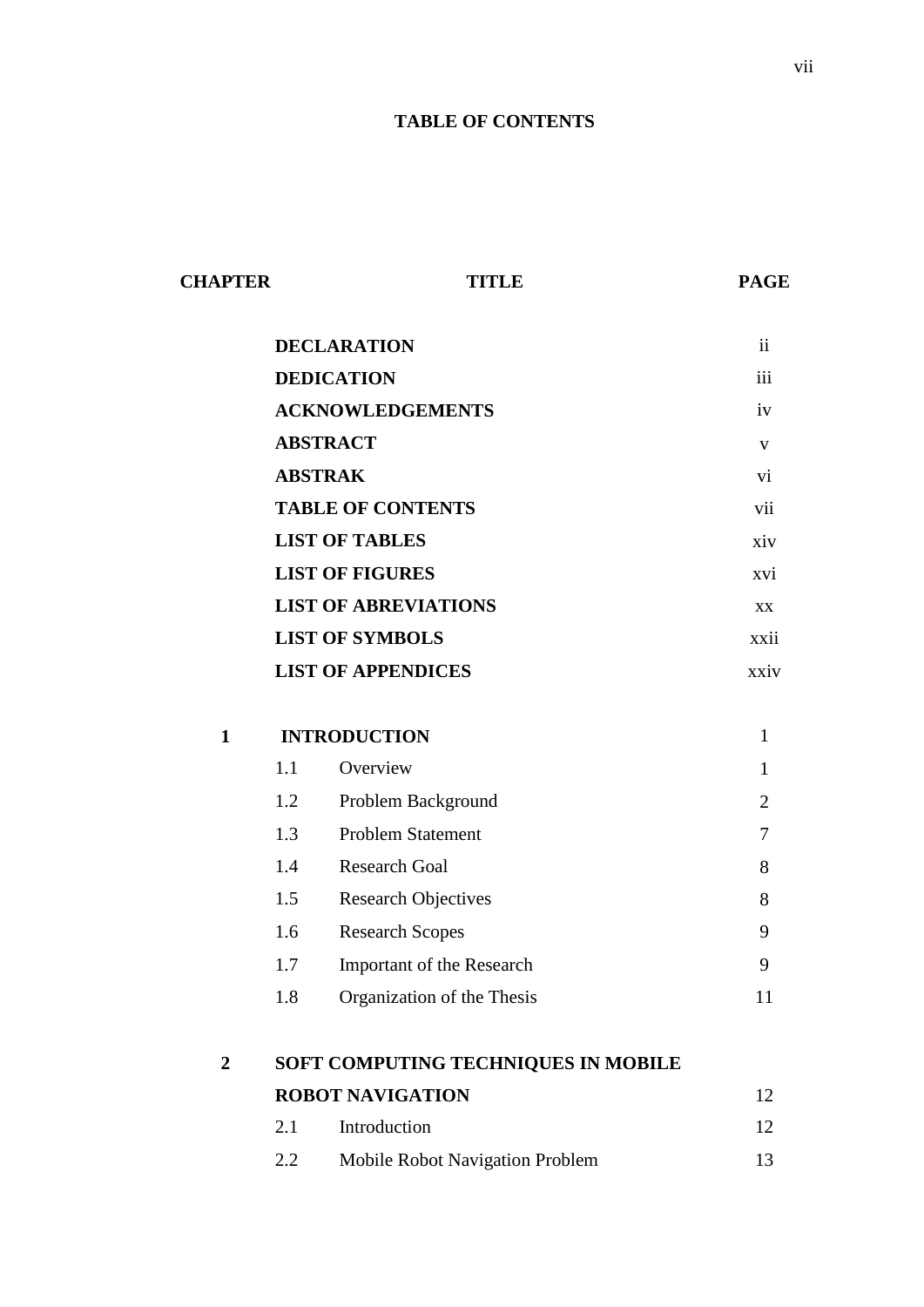|   | 2.3 |                     | <b>Fuzzy Logic Systems</b>                 | 15 |
|---|-----|---------------------|--------------------------------------------|----|
|   |     | 2.3.1               | Type-1 Fuzzy Logic System                  | 16 |
|   |     | 2.3.2               | Success and Failure of T1FL                | 18 |
|   |     | 2.3.3               | Type-2 Fuzzy Logic System                  | 19 |
|   |     |                     | 2.3.3.1 Type-2 Fuzzy Sets                  | 19 |
|   |     |                     | 2.3.3 2 Footprint of Uncertainty           | 23 |
|   |     | 2.3.4               | Interval Type-2 Fuzzy Logic System         | 25 |
|   |     |                     | 2.3.4.1 Interval Type-2 Fuzzy Sets         |    |
|   |     |                     | Operation                                  | 26 |
|   |     |                     | 2.3.4.2 Interval Type-2 Fuzzy Logic        |    |
|   |     |                     | Controller                                 | 28 |
|   |     | 2.3.5               | Strengths and Limitations of T2FLS         | 38 |
|   | 2.4 |                     | Learning in Mobile Robot                   | 40 |
|   |     | 2.4.1               | <b>Conventional Neural Network</b>         | 43 |
|   |     |                     | 2.4.2 Weightless Neural Networks           | 46 |
|   |     |                     | 2.4.2.1 RAM Node in WNNs                   | 47 |
|   |     |                     | 2.4.2.2 RAM Discriminator                  | 49 |
|   |     |                     | 2.4.2.3 WNNs Structure                     | 52 |
|   |     | 2.4.3               | Determine the Winning Node                 | 55 |
|   |     |                     | 2.4.3.1 Winner Take-all                    | 55 |
|   |     |                     | 2.4.3.2 Hamming Distance                   | 56 |
|   | 2.5 |                     | Intelligent Hybrid Controller in Mobile    |    |
|   |     | Robot               |                                            | 58 |
|   | 2.6 |                     | Related Works in Mobile Robot Application  | 62 |
|   | 2.7 | Summary             |                                            | 65 |
|   |     |                     |                                            |    |
| 3 |     |                     | <b>CONTROL ARCHITECTURES FOR EMBEDDED</b>  |    |
|   |     | <b>MOBILE ROBOT</b> |                                            | 66 |
|   | 3.1 |                     | Introduction                               | 66 |
|   | 3.2 |                     | <b>Control System Architectures</b>        | 67 |
|   |     | 3.2.1               | <b>Deliberative Control</b>                |    |
|   |     |                     | Architecture                               | 68 |
|   |     | 3.2.2               | <b>Behavior-based Control Architecture</b> | 70 |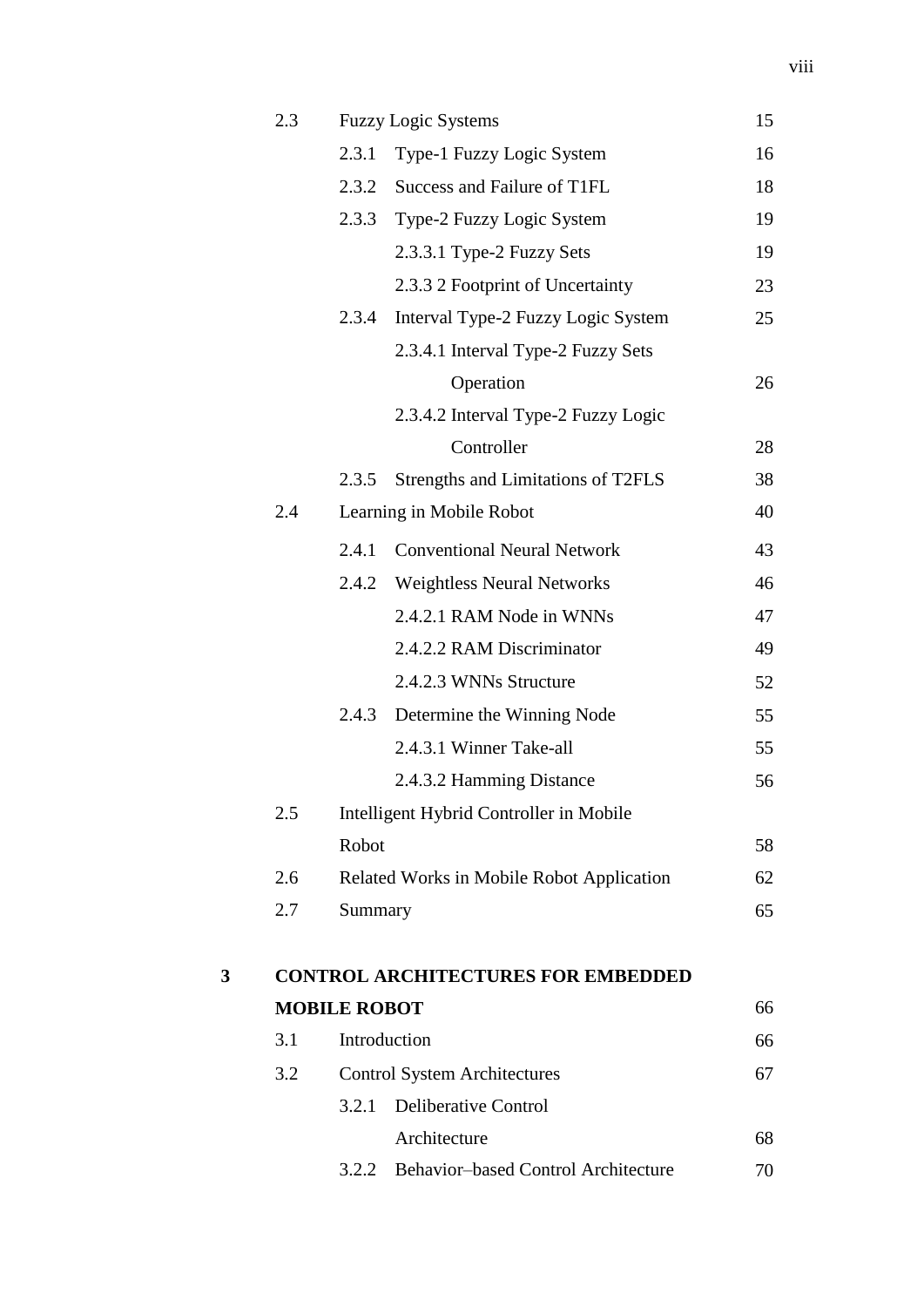|   |     | 3.2.3   | <b>Hybrid Control Architecture</b>        | 72  |
|---|-----|---------|-------------------------------------------|-----|
|   | 3.3 |         | System Requirement of the Control         |     |
|   |     |         | Architecture                              | 74  |
|   |     | 3.3.1   | <b>Architecture for Reactive Task</b>     |     |
|   |     |         | Execution                                 | 75  |
|   |     | 3.3.2   | Modularity Concept in Mobile Robot        | 76  |
|   |     |         | 3.3.2.1 Modular Architecture Reducing     |     |
|   |     |         | The System Complexity                     | 77  |
|   |     |         | 3.3.2.2 Modular Architecture in           |     |
|   |     |         | Mobile Robot                              | 79  |
|   |     | 3.3.3   | <b>Flexibility Requirement</b>            | 80  |
|   |     | 3.3.4   | Hybrid Architecture in Mobile             |     |
|   |     |         | Robot                                     | 81  |
|   | 3.4 |         | Embedded Controller in Mobile Robot       | 83  |
|   |     | 3.4.1   | The Challenge of Embedded                 |     |
|   |     |         | Controllers                               | 83  |
|   |     | 3.4.2   | Hardware and Software Platform            | 86  |
|   | 3.5 |         | <b>Mobile Robot Performance</b>           | 87  |
|   |     | 3.5.1   | Robustness                                | 88  |
|   |     | 3.5.2   | Reliability                               | 89  |
|   |     | 3.5.3   | <b>Computational Cost</b>                 | 89  |
|   | 3.6 |         | Related Work on Soft Computing Techniques |     |
|   |     |         | in Embedded Mobile Robot                  | 90  |
|   | 3.7 | Summary |                                           | 95  |
| 4 |     |         | <b>RESEARCH METHODOLOGY</b>               | 96  |
|   | 4.1 |         | <b>Research Framework</b>                 | 96  |
|   |     | 4.1.1   | <b>Modular WNNs Architecture</b>          |     |
|   |     |         | Development                               | 98  |
|   |     |         | 4.1.1.1 Hardware Structure                | 101 |
|   |     |         | 4.1.1.2 WNNs Algorithm                    | 102 |
|   |     | 4.1.2   | Data Preparation                          | 104 |
|   |     |         | 4.1.2.1 Data Collection                   | 105 |
|   |     |         |                                           |     |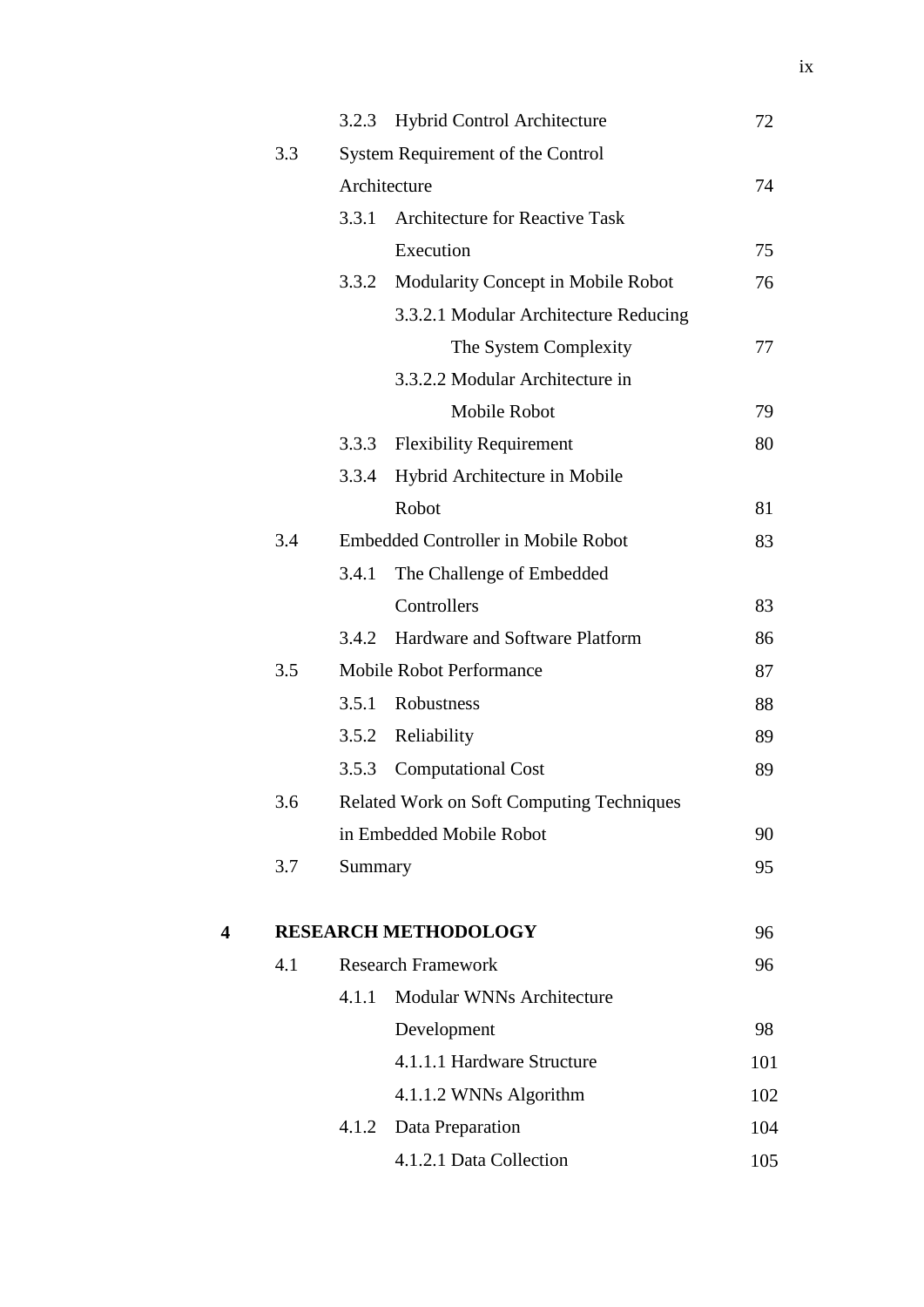|     |         | 4.1.2.2 Data Preprocessing              | 106 |
|-----|---------|-----------------------------------------|-----|
|     |         | 4.1.3 IT2FL Controller Algorithm        |     |
|     |         | Development                             | 109 |
|     | 4.1.4   | Design of Hybrid Controller             |     |
|     |         | Algorithm                               | 110 |
| 4.2 |         | <b>Evaluation Measure of Controller</b> |     |
|     |         | Performance                             | 112 |
|     | 4.2.1   | <b>Recognition and Rejection Test</b>   | 114 |
|     |         | 4.2.2 Robustness Test                   | 115 |
|     |         | 4.2.3 Reliability Test                  | 116 |
|     | 4.2.4   | <b>Computational Cost</b>               | 117 |
| 4.3 | Summary |                                         | 118 |
|     |         |                                         |     |

| 5 | <b>PROPOSED MODULAR CONTROL</b>  |     |
|---|----------------------------------|-----|
|   | <b>ARCHITECTURE FOR EMBEDDED</b> |     |
|   | <b>MOBILE ROBOT</b>              | 119 |

| 5.1 | Introduction |                                           |     |
|-----|--------------|-------------------------------------------|-----|
| 5.2 |              | The Proposed Modular Control Architecture | 120 |
|     | 5.2.1        | <b>Control Architecture Platform</b>      | 121 |
|     | 5.2.2        | <b>IT2FL Controller Structure</b>         | 126 |
|     |              | 5.2.2.1 Behavior Task Decomposition       | 127 |
|     |              | 5.2.2.2 Rule Base in IT2FLC               | 128 |
|     | 5.2.3        | Architecture of Modular WNNs              | 130 |
|     |              | 5.2.3.1 Neuron Structure                  | 131 |
|     |              | 5.2.3.2 Structural Modularization         | 133 |
| 5.3 |              | Mobile Robot Hardware Development         | 135 |
|     | 5.3.1        | <b>System Platform</b>                    | 135 |
|     | 5.3.2        | Hardware Architecture                     | 137 |
|     |              | 5.3.2.1 Sensor Module                     | 139 |
|     |              | 5.3.2.2 Motor Driver Module               | 142 |
|     |              | 5.3.2.3 Navigation Module                 | 144 |
| 5.4 | Summary      |                                           | 145 |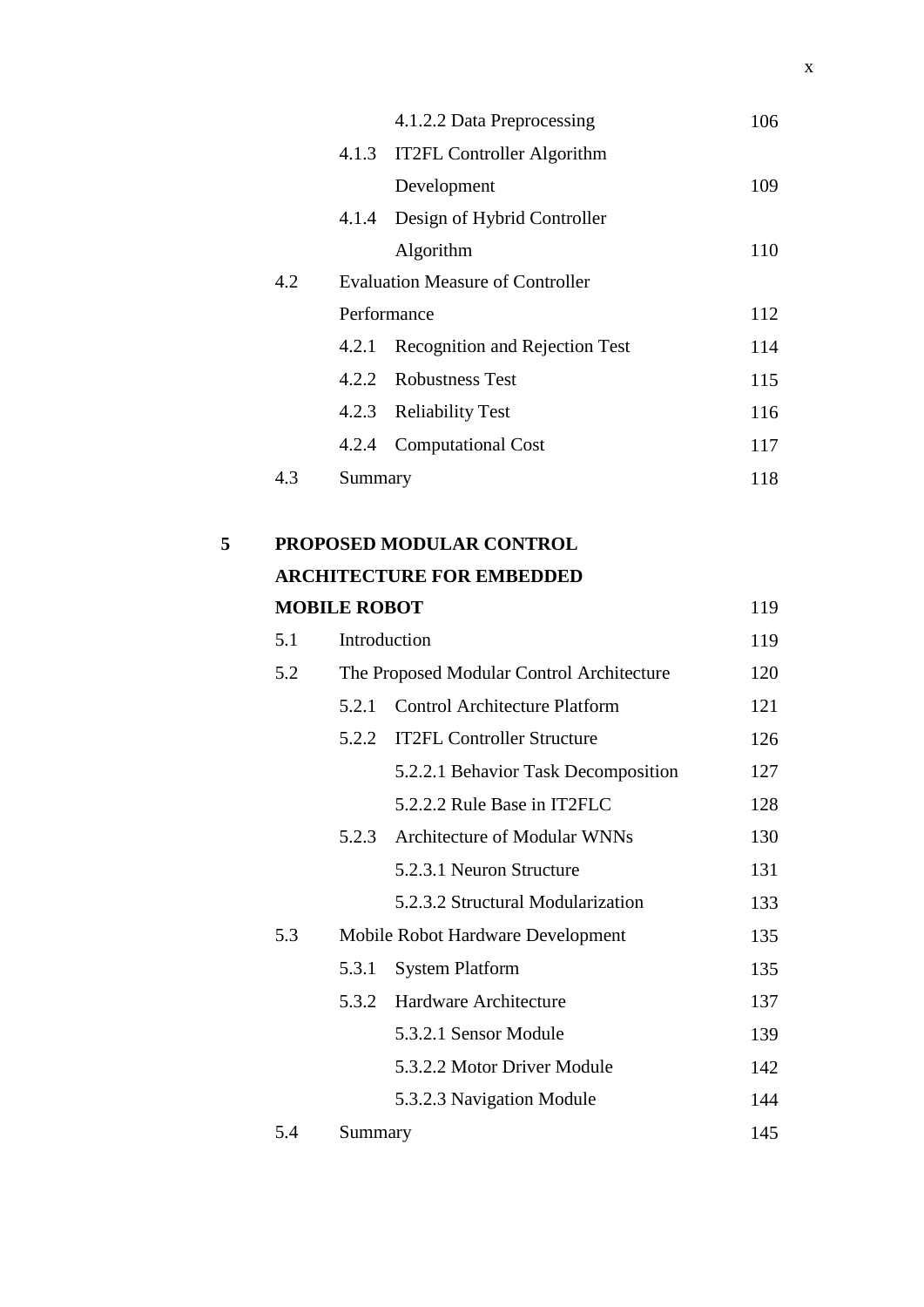|     |                    | PROPOSED EMBEDDED CONTROLLER           |     |
|-----|--------------------|----------------------------------------|-----|
|     |                    | <b>ALGORITHM OF AN INTERVAL TYPE-2</b> |     |
|     | <b>NEURO-FUZZY</b> |                                        | 146 |
| 6.1 |                    | Introduction                           | 146 |
| 6.2 |                    | Interval Type-2 Neuro Fuzzy Controller |     |
|     |                    | (IT2NFC) Design                        | 147 |
|     | 6.2.1              | Development of IT2FL Behavior          | 148 |
|     |                    | 6.2.1.1 Obstacles-Avoidance            |     |
|     |                    | <b>Behavior</b>                        | 149 |
|     |                    | 6.2.1.2 Wall-Following Behavior        | 152 |
|     |                    | 6.2.1.3 Goal-Seeking Behavior          | 155 |
|     |                    | 6.2.1.4 Emergency Condition            | 159 |
|     | 6.2.2              | Development of Modular WNNs            | 160 |
|     |                    | 6.2.2.1 Experimental Set up            | 160 |
|     |                    | 6.2.2.2 Environmental Classification   | 162 |
|     |                    | 6.2.2.3 Class Construction             | 166 |
| 6.3 |                    | Embedded Hybrid Controller Algorithm   |     |
|     | Design             |                                        | 167 |
|     | 6.3.1              | Designing of IT2FL Controller          |     |
|     |                    | Algorithm                              | 168 |
|     |                    | 6.3.1.1 Fuzzification Stage            | 170 |
|     |                    | 6.3.1.2 Inference Engine               | 171 |
|     |                    | 6.3.1.3 Type-Reduction Algorithm       | 173 |
|     | 6.3.2              | Designing of WNNs Algorithm            | 174 |
|     |                    | 6.3.2.1 Learning Process               | 175 |
|     |                    | 6.3.2.2 Recalling Process              | 177 |
| 6.4 |                    | Data Preparation                       | 179 |
|     | 6.4.1              | <b>Obstacle Data</b>                   | 179 |
|     | 6.4.2              | <b>Environmental Data</b>              | 183 |
| 6.5 |                    | <b>Computational Cost</b>              | 187 |
|     | 6.5.1              | <b>Memory Requirements</b>             | 188 |
|     | 6.5.2              | Speed of Hardware Computation          | 190 |
| 6.6 | Summary            |                                        | 191 |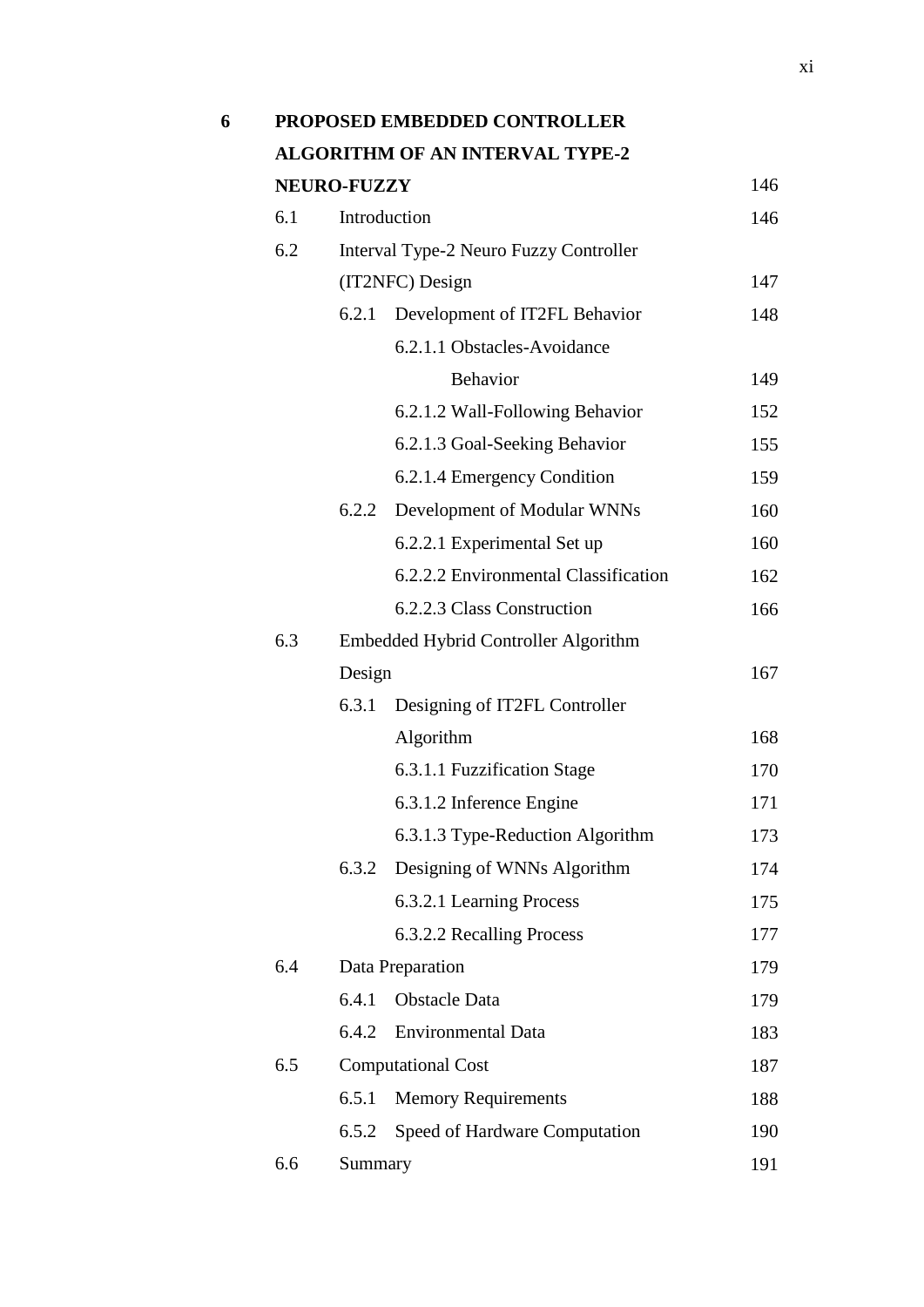|     |         | <b>EXPERIMENTAL RESULTS AND DISCUSSIONS</b> | 193 |
|-----|---------|---------------------------------------------|-----|
| 7.1 |         | Introduction                                | 193 |
| 7.2 |         | <b>Experiments with Modular WNNs</b>        |     |
|     |         | Architecture                                | 194 |
|     | 7.2.1   | <b>Recognition and Rejection Pattern</b>    |     |
|     |         | Ability                                     | 195 |
|     | 7.2.2   | <b>Generalization Ability</b>               | 198 |
| 7.3 |         | Embedded Hybrid Controller in Mobile        |     |
|     |         | <b>Robot Navigation</b>                     | 201 |
|     | 7.3.1   | Environmental Set up for Navigation         |     |
|     |         | <b>Tasks</b>                                | 202 |
|     | 7.3.2   | Experiment with an Embedded                 |     |
|     |         | Modular Hybrid T1NF Controller              | 204 |
|     | 7.3.3   | Experiment with an Embedded Modular         |     |
|     |         | Hybrid IT2NF Controller                     | 212 |
| 7.4 |         | Performance Analysis of Modular Hybrid      |     |
|     |         | <b>IT2NF Controller</b>                     | 212 |
|     | 7.4.1   | The Controller Robustness                   | 212 |
|     |         | 7.4.1.1 Control Surface of Hybrid           |     |
|     |         | Controller                                  | 213 |
|     |         | 7.4.1.2 U-Shape Problem                     | 214 |
|     |         | 7.4.1.3 Variation in Bandwidth of           |     |
|     |         | Footprint of Uncertainty (FOU)              | 216 |
|     |         | 7.4.1.4 Trajectory Error                    | 218 |
|     | 7.4.2   | Reliability                                 | 224 |
|     |         | 7.4.2.1 Collision per Minute                | 224 |
|     |         | 7.4.2.2 Time to Reach the Goal              | 227 |
|     | 7.4.3   | <b>Computational Cost Analysis</b>          | 229 |
|     |         | 7.4.3.1 Memory Usage                        | 230 |
|     |         | 7.4.3.2 Computational Speed                 | 232 |
| 7.5 | Summary |                                             | 234 |